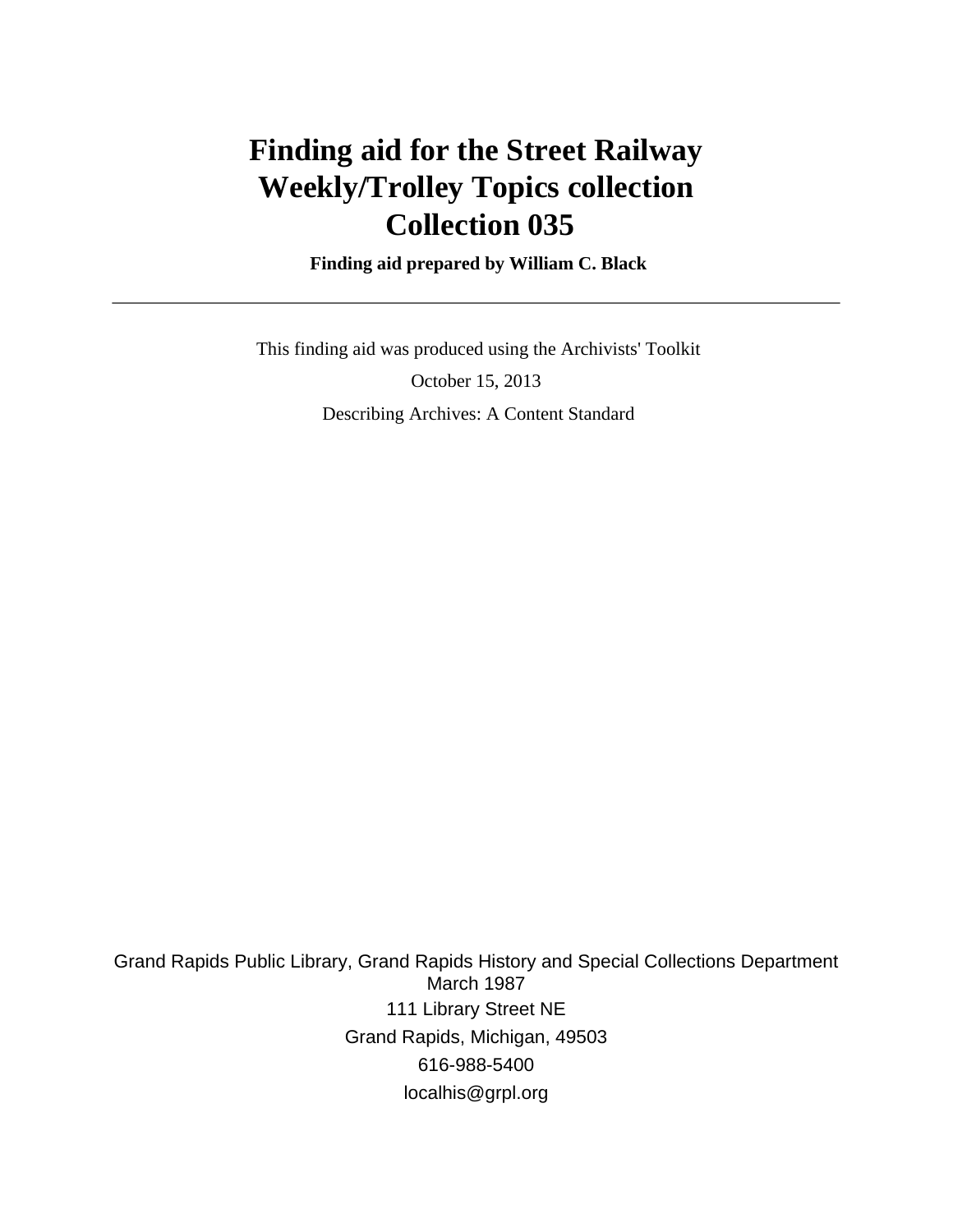# **Table of Contents**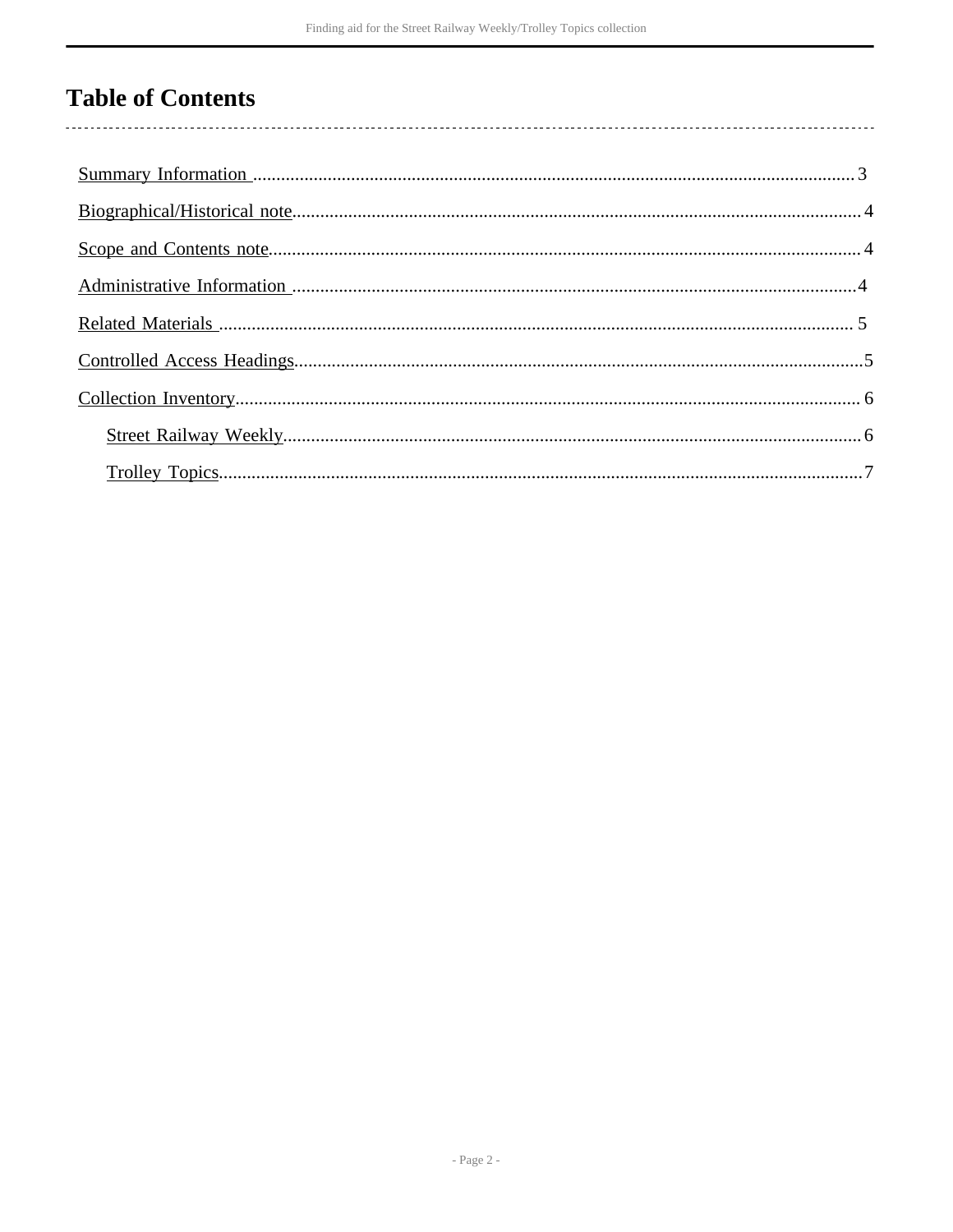# <span id="page-2-0"></span>**Summary Information**

| <b>Repository</b> | Grand Rapids Public Library, Grand Rapids History and Special<br><b>Collections Department</b>                                                                                                                                                                                                                                                                                                                                                                                                              |
|-------------------|-------------------------------------------------------------------------------------------------------------------------------------------------------------------------------------------------------------------------------------------------------------------------------------------------------------------------------------------------------------------------------------------------------------------------------------------------------------------------------------------------------------|
| <b>Title</b>      | <b>Street Railway Weekly/Trolley Topics collection</b>                                                                                                                                                                                                                                                                                                                                                                                                                                                      |
| Date [inclusive]  | 1904-1929                                                                                                                                                                                                                                                                                                                                                                                                                                                                                                   |
| <b>Extent</b>     | 0.21 Linear feet One box                                                                                                                                                                                                                                                                                                                                                                                                                                                                                    |
| Language          | English                                                                                                                                                                                                                                                                                                                                                                                                                                                                                                     |
| <b>Abstract</b>   | Street Railway Weekly, later Trolley Topics, was a periodical published<br>by the Grand Rapids Railway Co., a nationally recognized leader in<br>the street railway industry. It was designed for the use of the electric<br>streetcar patrons of Grand Rapids, Michigan. Distributed at no cost,<br>the pamphlet format combined jokes, facts, entertainment news and an<br>editorial espousing the company line. The issues document the impact of<br>the automobile and the bus on the streetcar system. |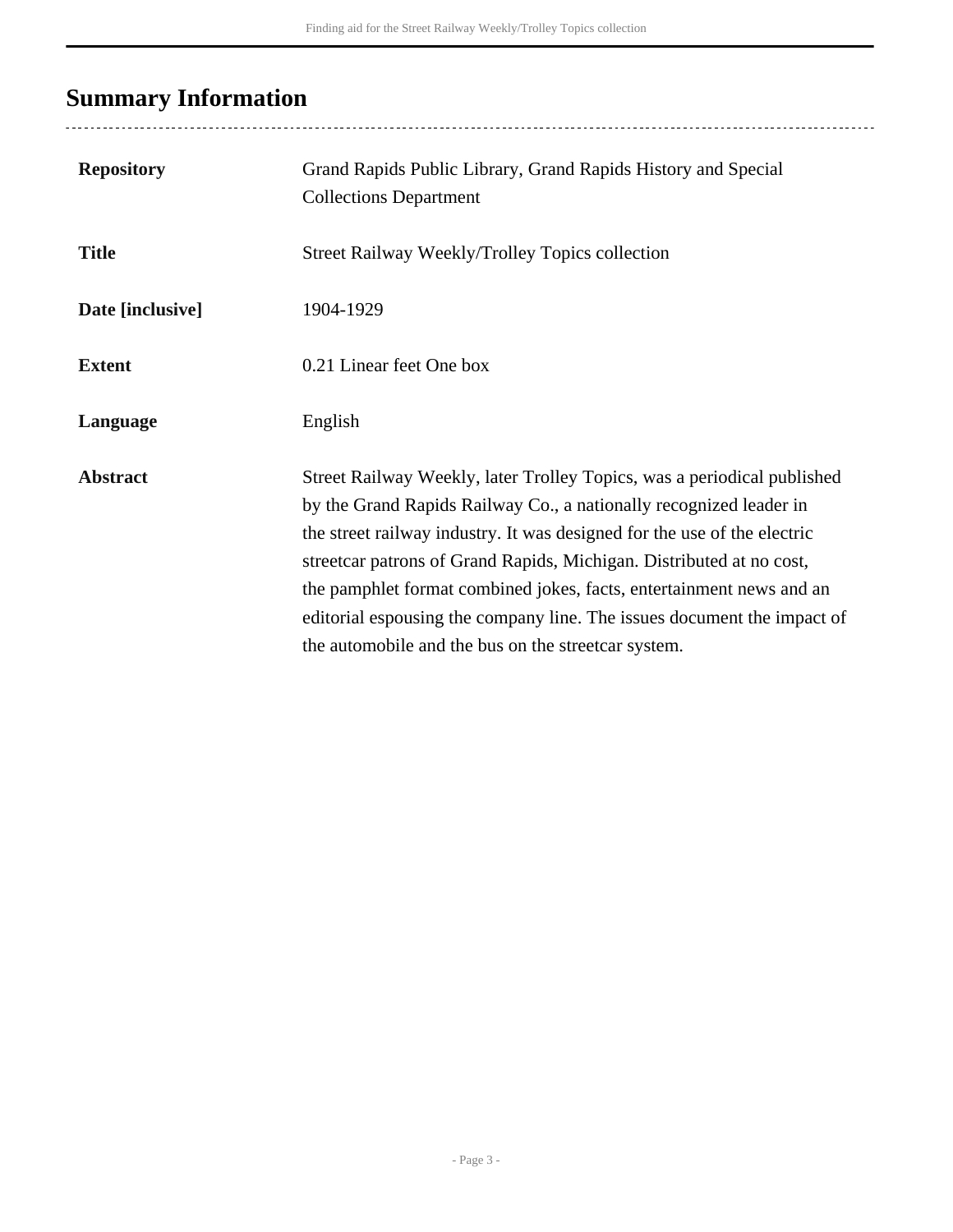## <span id="page-3-0"></span>**Biographical/Historical note**

Rail streetcar service in Grand Rapids began on May 10, 1865, and ran from the Detroit & Milwaukee Railroad Depot to Canal Street. The Grand Rapids Street Railway Company was soon joined in competition with additional lines, among them the Division Street Line, Reed's Lake Line and the Scribner Avenue Line. These and other early horse powered lines were merged into the Street Railway Co. of Grand Rapids in 1883. In 1887, the Valley City Street and Cable Co. was granted a franchise to a line from Canal to Union., bringing service to the hill district. In 1888 the construction was completed and the first cable car made a run on April 18. Several new routes were soon open to the Valley City Street and Cable Co. and competition with the Street Railway Co. was soon bringing confusion and hardships to customers, as connections between the two lines did not exist. These companies agreed to merge in 1890 as the Consolidated Street Railway Co.

The Consolidated Street Railway Co. immediately resolved a labor dispute through negotiations. The next strike against the new company was much harder to fight. The reconstruction of the systems into one upgraded system was not completed when the Panic of 1893 hit Grand Rapids. Several local industries failed, including the Nelson & Matter Co. and John Widdicomb Co. Other factories were idle. With the Grand Rapids economy at a standstill, the Consolidated Street Railway Co. was crippled. In 1900 the company was bought out by E.W. Clark  $&$  Co. of Philadelphia, PA, and reincorporated as the Grand Rapids Railway Co. Under the new management, the Grand Rapids Railway Co., with sufficient operating funds, became a model of street railway systems and won several national awards. This system continued until driven out of business by automobiles and buses in the 1930s.

## <span id="page-3-1"></span>**Scope and Contents note**

Spanning 1904-1929, the issues document the impact of the automobile and the bus on the streetcar system. The issues of the late 1920s suggest the passing fad of the automobile and extol the street railway system. The six sided folding pamphlet generally included an editorial, jokes section, listings of local plays or shows and quick facts spread throughout. While originally serving primarily as an entertainment for the patron, it developed into a means of public relations.

Note: Serial cataloging in WorldCat for GRPL. Not in local catalog.

## <span id="page-3-2"></span>**Administrative Information**

- Page 4 -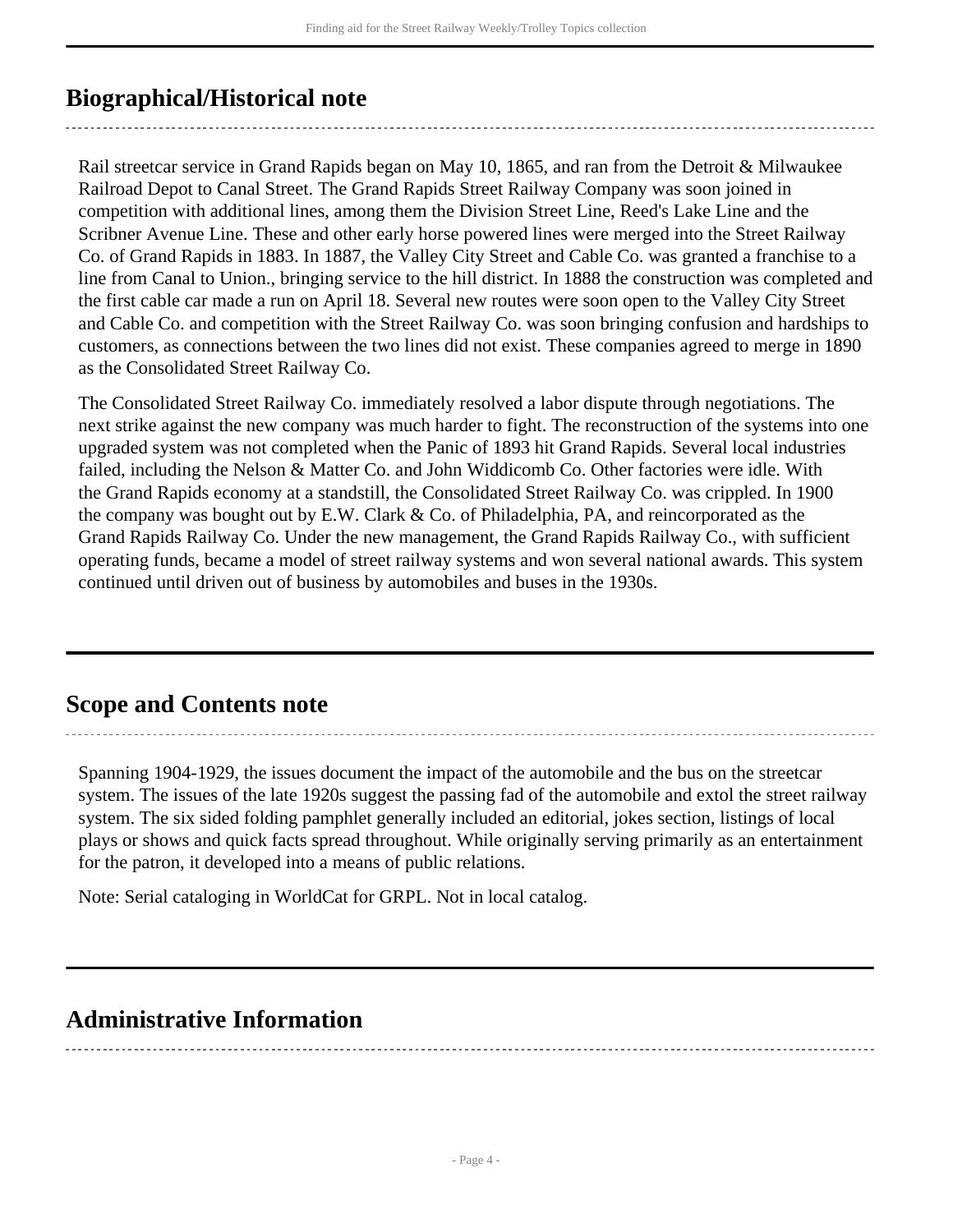#### **Publication Information**

Grand Rapids Public Library, Grand Rapids History and Special Collections Department March 1987

#### **Immediate Source of Acquisition note**

Library purchase, accession number 00.000

## <span id="page-4-0"></span>**Related Materials**

### 

#### **Related Archival Materials note**

Coll. 105, Grand Rapids Railway Collection

- Coll. 197, GRPL Railroad Collection
- Coll. 248, James Winslow Collection
- Coll. 285, GRPL Periodical Collection

## <span id="page-4-1"></span>**Controlled Access Headings**

#### **Corporate Name(s)**

• Grand Rapids Railway Co.

#### **Geographic Name(s)**

• Grand Rapids (Mich.) -- History

#### **Subject(s)**

• Street-railroads -- Michigan -- Grand Rapids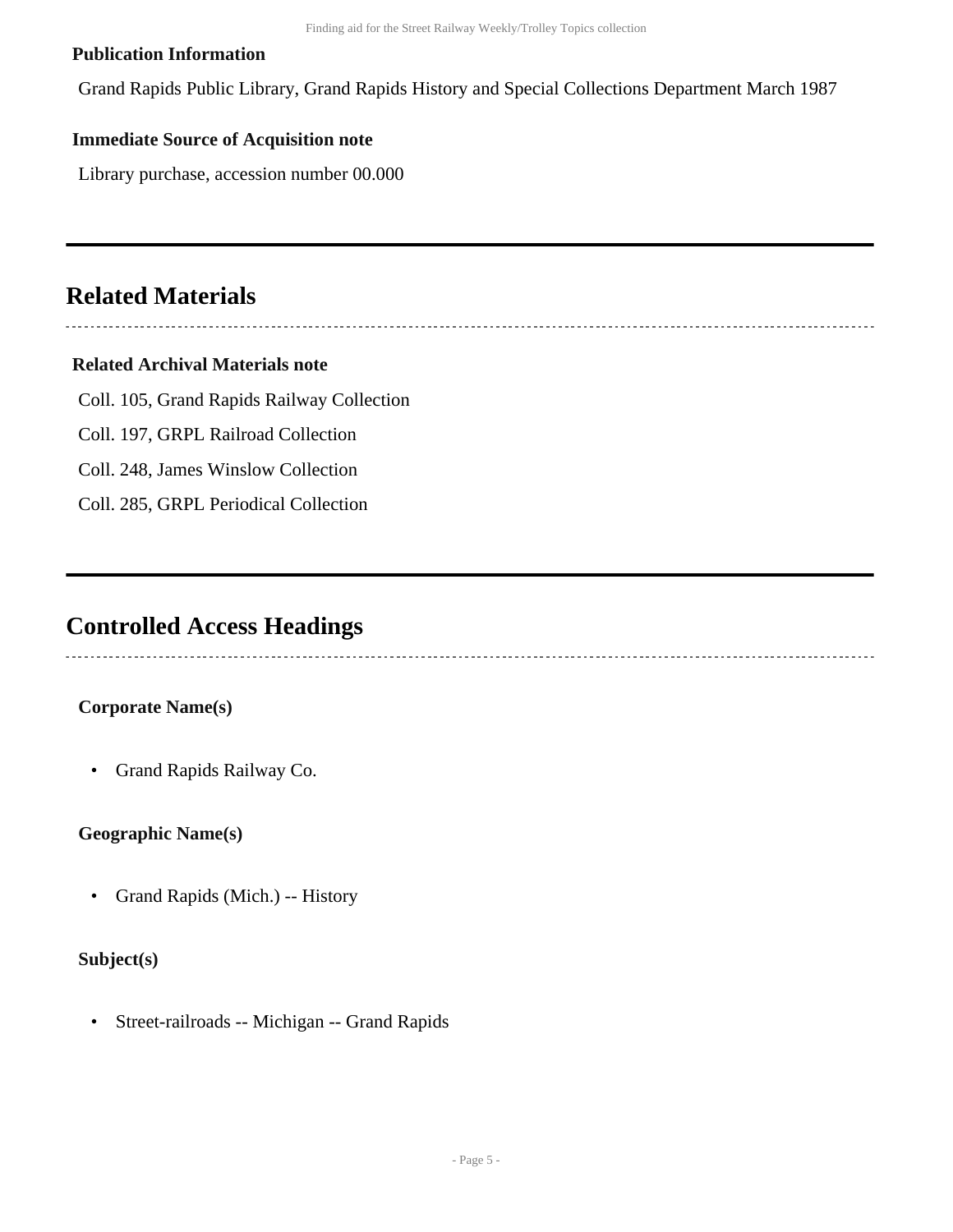# <span id="page-5-0"></span>**Collection Inventory**

<span id="page-5-1"></span>**Street Railway Weekly** 

#### **Volume I**

|                        | <b>Box</b> | <b>Folder</b> |
|------------------------|------------|---------------|
| #14, September 3, 1904 |            | $\mathbf{I}$  |
|                        |            |               |

### **Volume II**

|                               | <b>Box</b>   | Folder       |
|-------------------------------|--------------|--------------|
| #1, May 20, 1905 Encapsulated | $\mathbf{1}$ | $\mathbf{1}$ |
| #2, May 27, 1905              | $\mathbf{1}$ | $\mathbf{1}$ |
| #7, July 1, 1905              | $\mathbf{1}$ | $\mathbf{1}$ |
| #9, July 15, 1905             | $\mathbf{1}$ | $\mathbf{1}$ |
| #12, Aug. 5, 1905             | $\mathbf{1}$ | $\mathbf{1}$ |
| #13, Aug. 12, 1905            | $\mathbf{1}$ | $\mathbf{1}$ |
| #18, September 16, 1905       | $\mathbf{1}$ | $\mathbf{1}$ |